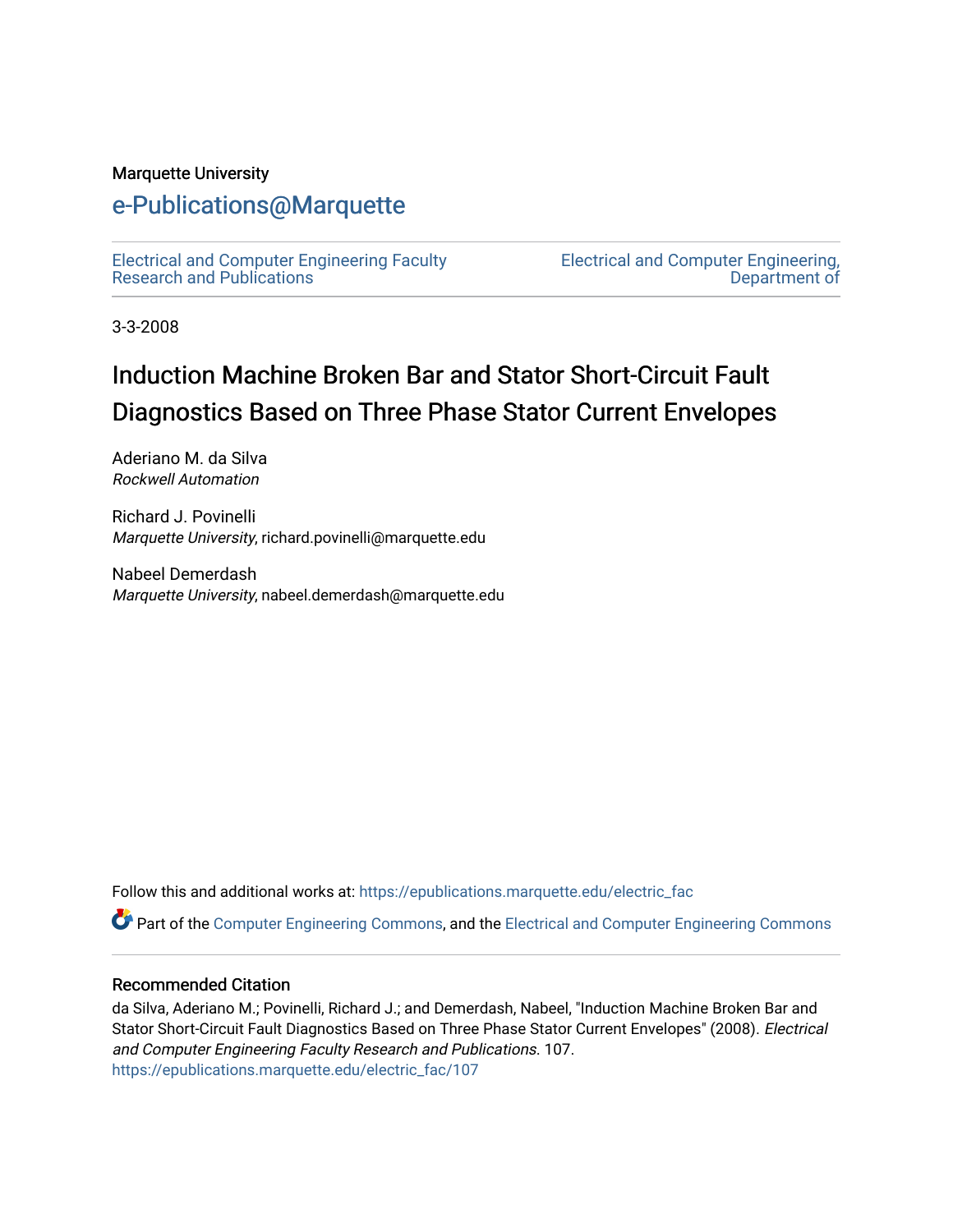**Marquette University**

# **e-Publications@Marquette**

## *Electrical and Computer Engineering Faculty Research and Publications/College of Engineering*

*This paper is NOT THE PUBLISHED VERSION;* **but the author's final, peer-reviewed manuscript.** The published version may be accessed by following the link in the citation below.

*IEEE Transactions on Industrial Electronics*, Vol. 55, No. 3 (March 2008): 1310 - 1318. [DOI.](https://doi.org/10.1109/TIE.2007.909060) This article is © The Institute of Electrical and Electronics Engineers and permission has been granted for this version to appear in [e-Publications@Marquette.](http://epublications.marquette.edu/) The Institute of Electrical and Electronics Engineers does not grant permission for this article to be further copied/distributed or hosted elsewhere without the express permission from The Institute of Electrical and Electronics Engineers.

# Induction Machine Broken Bar and Stator Short-Circuit Fault Diagnostics Based on Three-Phase Stator Current Envelopes

Aderiano M. da Silva Marquette University, Milwaukee, WI Rockwell Automation, Mequon, WI Richard J. Povinelli Marquette University, Milwaukee, WI Nabeel A. O. Demerdash Marquette University, Milwaukee, WI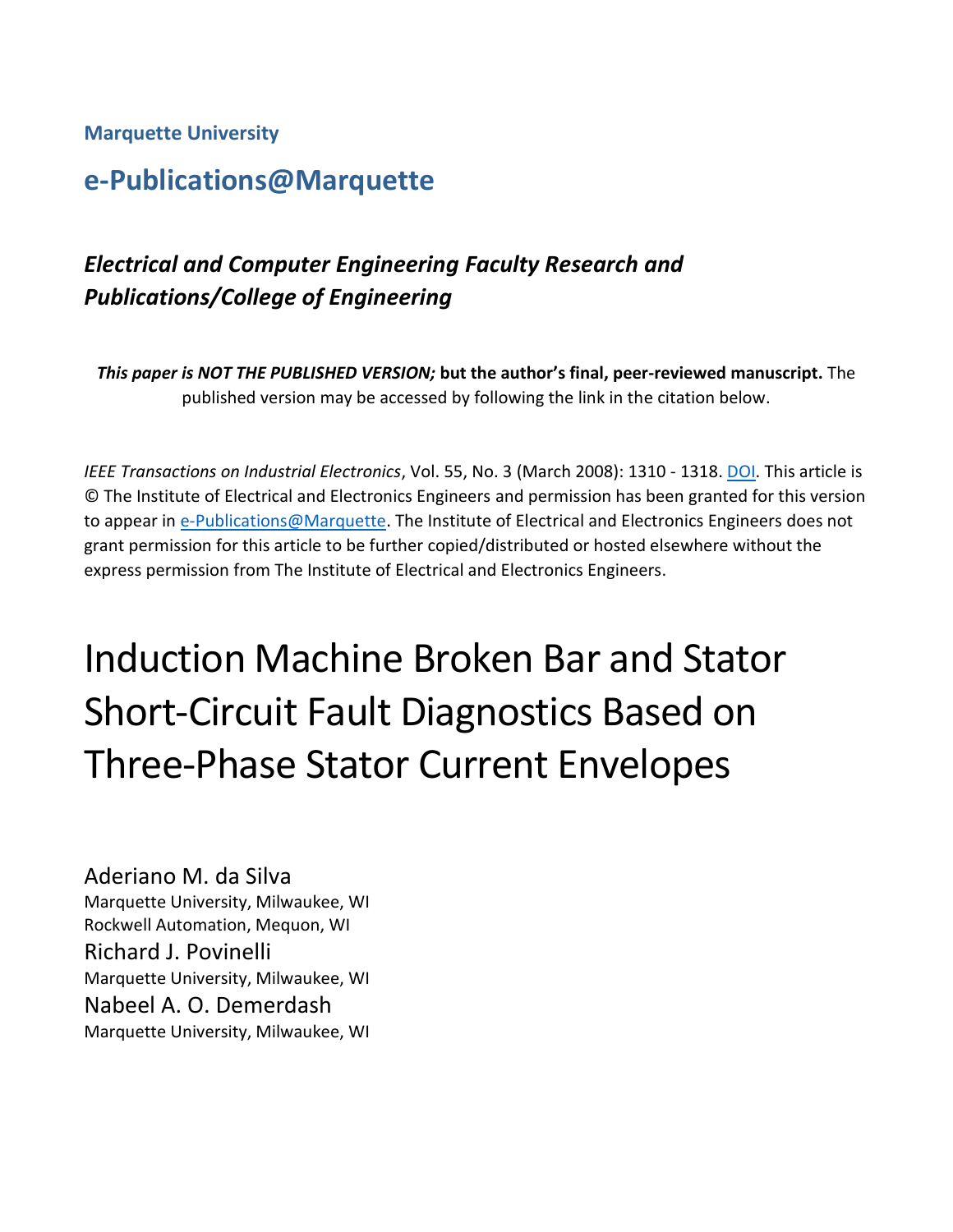### Abstract:

A new method for the fault diagnosis of a broken rotor bar and interturn short circuits in induction machines (IMs) is presented. The method is based on the analysis of the three-phase stator current envelopes of IMs using reconstructed phase space transforms. The signatures of each type of fault are created from the three-phase current envelope of each fault. The resulting fault signatures for the new so-called ldquounseen signalsrdquo are classified using Gaussian mixture models and a Bayesian maximum likelihood classifier. The presented method yields a high degree of accuracy in fault identification as evidenced by the given experimental results, which validate this method.

## **SECTION I.** Introduction

Induction machines (IMs) are complex electromechanical devices that are utilized in most industrial applications for the conversion of power from electrical to mechanical form. The IMs can be energized from constantfrequency sinusoidal power supplies or from adjustable-speed ac drives. However, IMs are susceptible to many types of fault, especially when supplied by the ac drives. This is due to the extra voltage stresses on the stator windings, the resulting induced bearing currents, and the high-frequency stator current components caused by such drives. In addition, motor overvoltages can occur because of the length of cable connections between a motor and an ac drive. This last effect is caused by the reflected wave transient voltages [1]. For industrial processes, the IM fault monitoring and diagnosis is important to identify motor failures before they become catastrophic and to prevent severe damage to induction motors. Undetected minor motor faults may cascade into motor failure, which in turn may cause production shutdowns. Such shutdowns are costly in terms of lost production time, maintenance costs, and wasted raw materials. According to published surveys, IM failures include bearing failures (which are responsible for 40%–50% of all faults), interturn short circuits in stator windings (which represent 30%–40% of the reported faults), and broken rotor bars and end ring faults (which represent 5%–10% of the IM faults) [2]. This paper is centered on electrically detectable faults that occur in the stator windings and rotor cage, namely interturn stator shorts and broken rotor bars.

Significant efforts have been dedicated to the IM fault diagnosis during the last two decades, and many techniques have been proposed [3]–

[4][5][6][7][8][9][10][11][12][13][14][15][16][17][18][19][20][21][22][23][24]. Several of these fault detection and identification techniques are based on the stator current fast Fourier transform spectral signature analysis, which uses the power spectrum of the stator current [7], [8], [22], [25]. Other techniques include vibration analysis, acoustic noise measurement, torque profile analysis, temperature analysis, and magnetic field analysis [9]–[10][11], [23]. Recently, new techniques based on artificial intelligence (AI) approaches have been introduced using concepts such as fuzzy logic [12]–[13][14], [20], [21], [24], genetic algorithms [11], [15], neural network [16], [17], and Bayesian classifiers [18], [26]. Additionally, a method that uses the motor internal physical condition based on a so-called pendulous oscillation of the rotor magnetic field space vector orientation has been introduced for motor fault classification [5], [19].

This paper presents a method that is based on the analysis of the envelope of the three-phase stator current for broken rotor bars and interturn stator shorts. It was found in this investigation that the three-phase current envelope is a powerful feature for motor fault classification. The envelope signal is extracted from the experimentally acquired stator current signals and is used in conjunction with AI techniques based on Gaussian mixture models (GMMs) and reconstructed phase space (RPSs) to identify motor faults. This method creates signatures for each type of fault based on the three-phase stator current envelope. A signature for each newly acquired input set of three-phase stator currents, which are called "unseen signals," must be generated and compared with all the signatures that represent each type of fault learned from the previously acquired database. The conditional likelihoods between this new signature and the previously learned signatures for each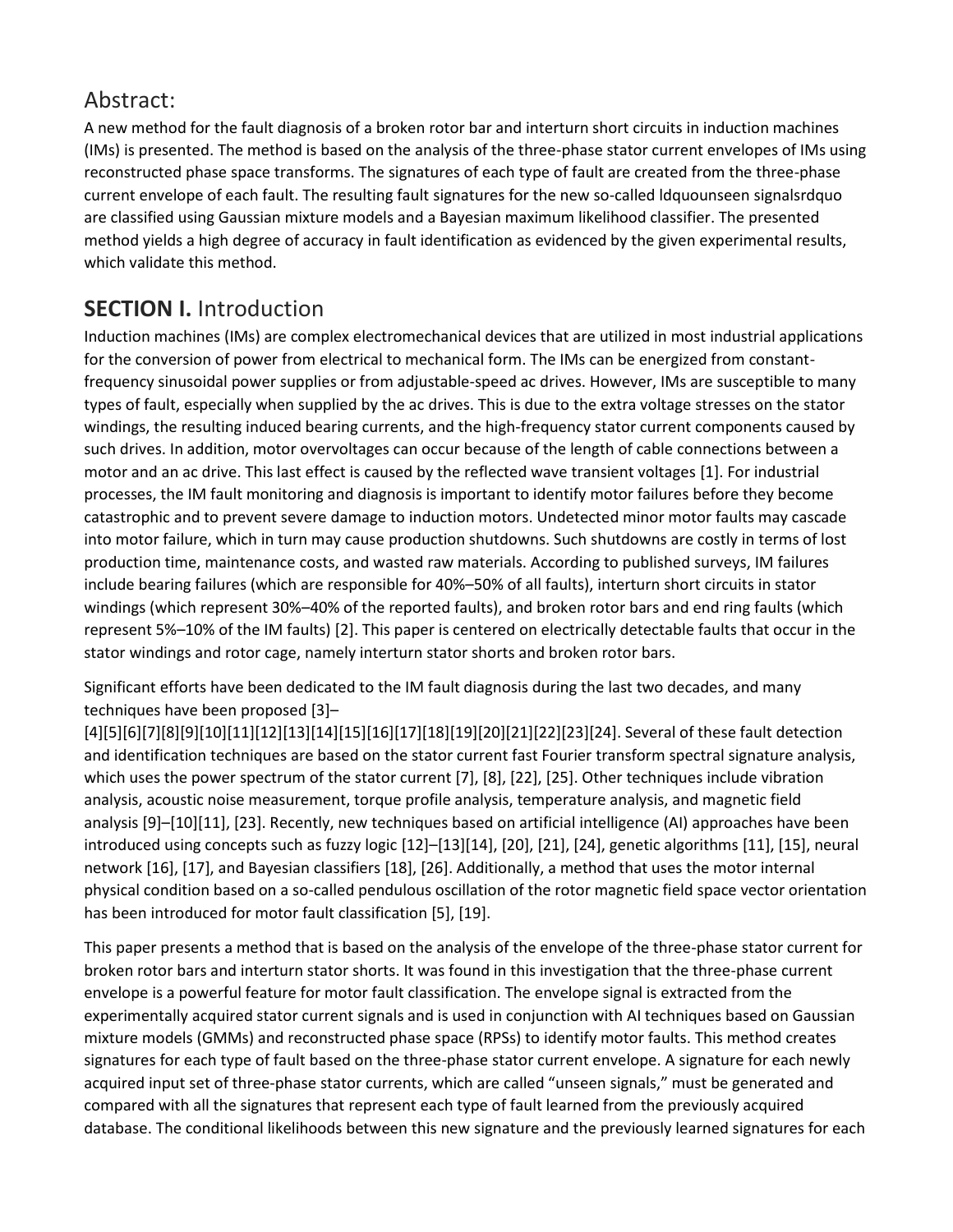type of fault are calculated. Thus, a classifier identifies the previously learned signatures with a maximum likelihood, which now classifies the fault of the so-called "unseen signal" undergoing the process of classification. In this paper, the classification process yielded high accuracy using just a half second of the current signal for a three-phase 460-V 60-Hz six-pole 5-hp squirrel-cage induction motor, which is roughly the time equivalent of a third of a slip cycle under normal loads. This will be shown and supported by the experimental results presented in Section III. Again, the presented method is focused on two types of motor faults. Specifically, the first type is the broken rotor bar, and the second one is the interturn short circuit in stator windings.

In addition, the presented method not only classifies an IM as healthy or faulty but also identifies the severity of the fault through the identification of the number of broken rotor bars or the number (or percentage) of shortcircuited turns in the stator windings. This constitutes a powerful means of monitoring motor fault severities, which could possibly predict the time of onset of the complete failure of a motor and thus could help prevent unexpected shutdowns of industrial processes.

The remainder of this paper is organized as follows: Section II details the method, as well as analyzes and discusses the procedure to obtain the current envelope, and discuses the organization of the data sets. Section III presents the experimental results and analysis for broken bars and interturn short circuits in stator windings. This is followed by an overall discussion of results and conclusions.

#### SECTION II. Background

This section presents the induction motor fault diagnosis method and explains the procedure to obtain the three-phase stator current envelope signals for broken rotor bars and interturn short-circuit cases. Additionally, a presentation of the approach taken in organizing the data set is given.

#### A. Methodology

The fault classification method is based on machine learning techniques [27]. The general concept consists of training the classification algorithm using data sampled from the experimentally acquired three-phase stator currents. These data include different motor operating conditions, including faulty and healthy motor operations. Thus, from each motor operating condition, a signature is generated during the training stage of this method. Additionally, the resulting trained algorithm is tested on the so-called "unseen signals," which constitute the testing set. The accuracy of the motor fault classifier is defined in proportionality to the correctness of the classification of each faulty and healthy case to be identified in the testing set. The training signatures must properly represent the features of each motor operating condition to result in maximum fault diagnosis accuracy.

The process of algorithm training and motor fault classification is based on a previous work detailed in [26], in which one can also find the pseudocode of the approach. In the interest of continuity, essentially, the process consists of constructing a GMM [26] from an RPS [26], [28], [29], where the resulting models are the signatures of the motor operating condition. This RPS-based approach allows for the reconstruction of an IM's state structure [30], [31]. The resulting fault signatures for the "unseen signals" are classified using a Bayesian maximum likelihood classifier [27]. This process has three steps. The first step is data analysis, where the input signals from the training set are normalized to zero mean and then scaled to unit standard deviation. Moreover, two parameters are calculated to construct the RPS, i.e., the time lag and the dimension. The time lag is calculated using the first minimum of the automutual information function, and the dimension is defined using the global false nearest-neighbor technique [26], [28], [29]. The second step is to learn the GMM of the RPS. The time lag and the dimension are used to build the RPS for each class of motor operating conditions. The GMM is learned with M mixtures for each class of motor operating conditions. The number of mixtures is related to the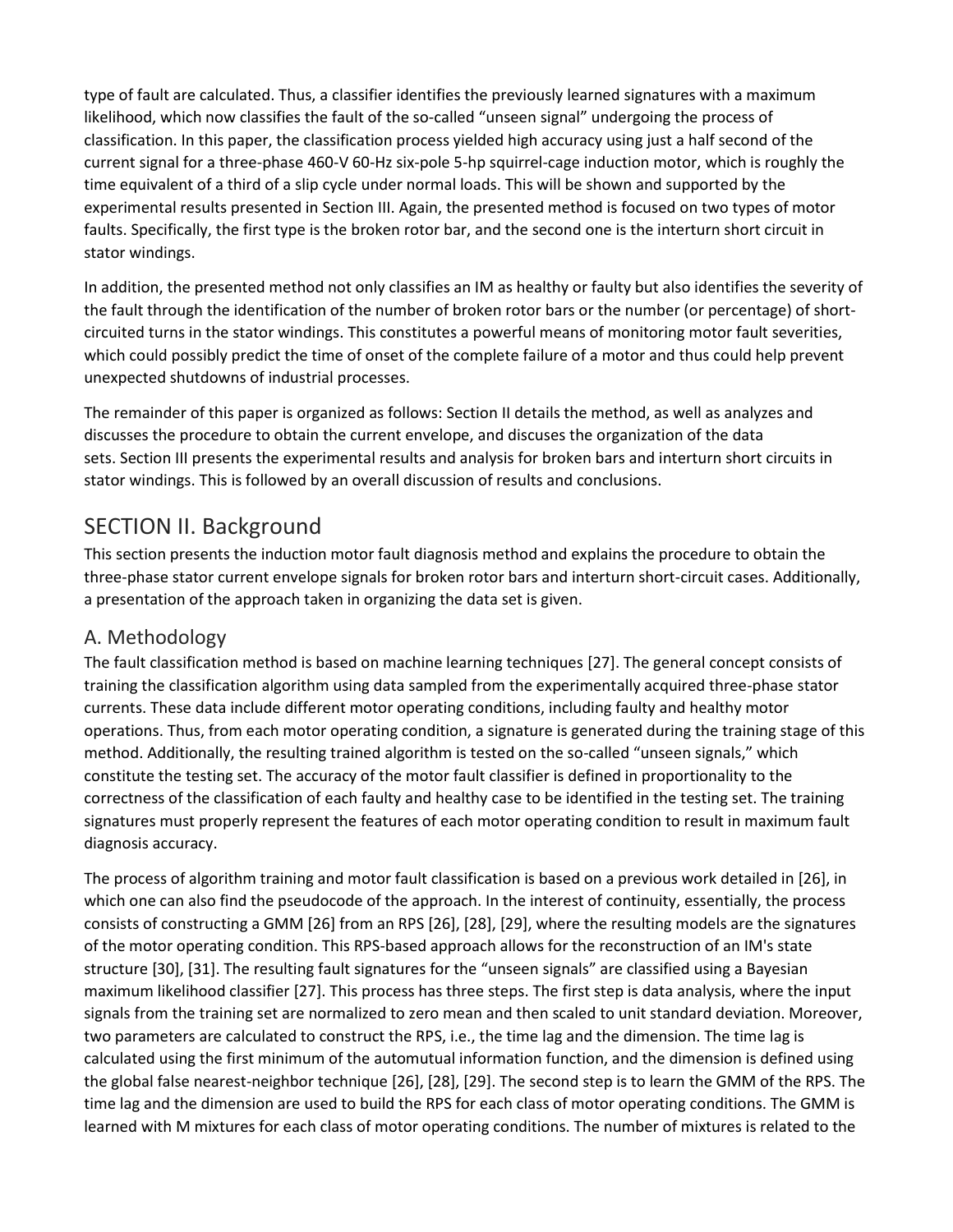complexity of the models. A higher number of mixtures implies a more complex model. Ideally, a more complex model provides a higher accuracy in signal classification. However, practically, there is an optimal number of mixtures for maximum accuracy, and past that number, the accuracy tends to be lower. Moreover, the parameters of the GMM (centers and covariances) are estimated by an Expectation Maximization algorithm [26], [32]. A GMM of the RPS with dimension of 2, time lag of 9, and eight mixtures is shown in Fig. 1. Moreover, two parameters of the GMM (centers and covariances) are also shown in Fig. 1. The last step is that of motor fault classification. The signature for an "unseen signal" is classified using the previously trained GMMs. The RPS of the "unseen signal" is constructed with the same dimension and time lag of the previously learned signatures. The Bayesian maximum likelihood classifier [27] computes the conditional likelihood of the signatures for this "unseen signal" under each signature (GMM) previously learned using the training set. The learned signature with maximum likelihood defines the particular class of motor operating condition (faulty or healthy). The algorithm of this overall method is depicted in the functional flow chart of Fig. 2. In this figure, the results obtained in the training stage (a) are followed by the fault classification stage (b) of the algorithm.



**Fig. 1.** GMM of the three-phase stator current envelope of a faulty IM RPS with eight mixtures, dimension of 2, and time lag of 9.



**Fig. 2.** Algorithm of the presented method. (a) Training stage. (b) Testing or classification stage.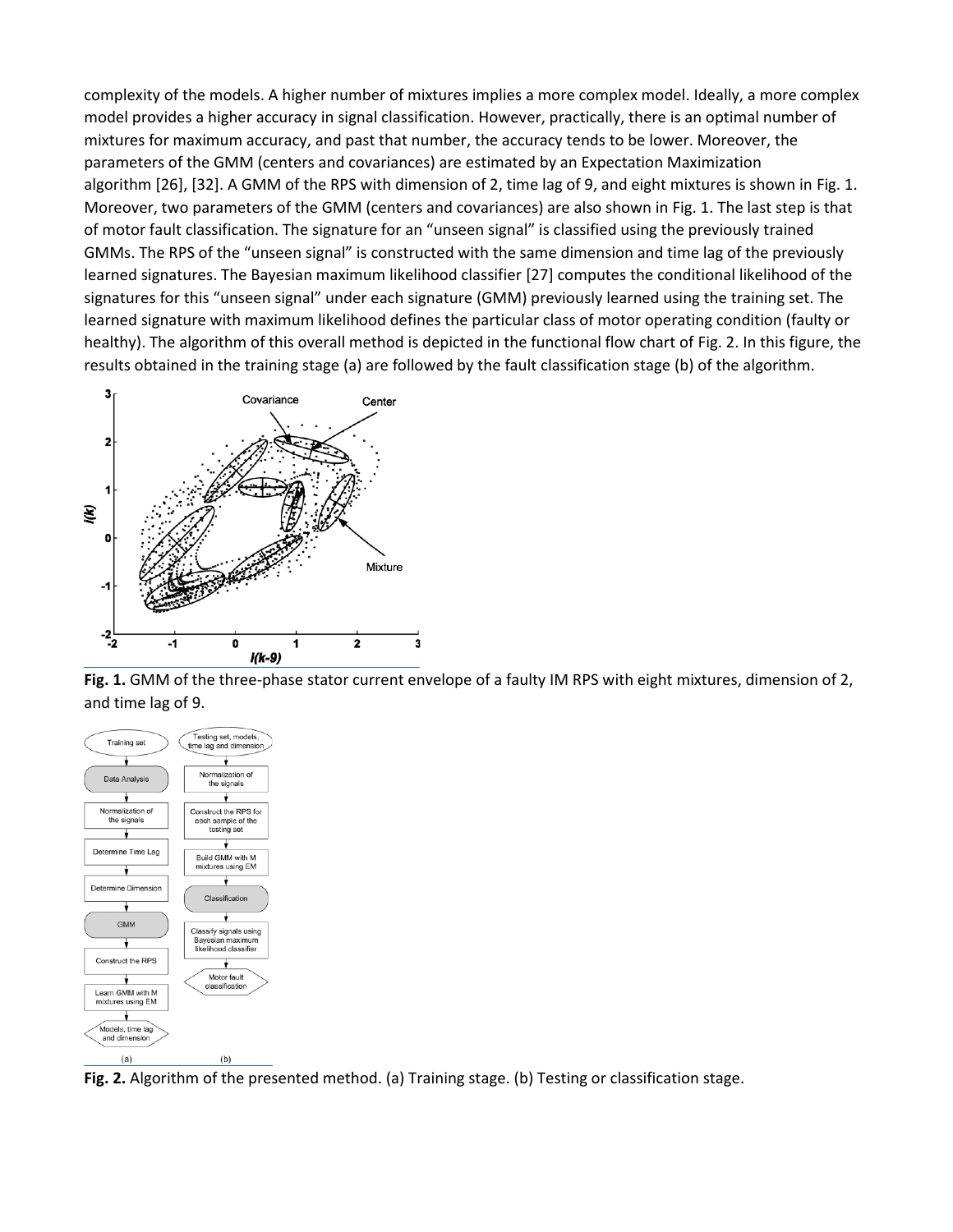The training and testing sets are generated from the envelopes of the three-phase stator current of an induction motor for cases involving healthy and faulty operating conditions, such as broken rotor bars and interturn short circuits in the stator windings. The training and testing sets are further discussed in the next sections.

#### B. Three-Phase Stator Current Envelope

The objective of this section is to explain the effect of broken rotor bars and interturn short circuits on the three-phase stator currents of IMs. The broken bars produce a phenomenon called envelope that is cyclically repeated at a rate equal to twice the slip frequency  $(2sf)$ , and the interturn short circuits cause a profile modification on the three-phase stator current leading to an envelope cyclically repeated at a rate equal to the power frequency  $(f)$ . The procedure to obtain the three-phase stator current envelope is discussed next.

A healthy rotor has a rotating magnetic field nature that possesses a perfect periodic profile over a two-pole pitch, which leads to a circular trace of the magnetic field's space vector. However, once a rotor develops a single broken bar, the aforementioned periodical profile is lost over the two pole pitches of the rotor containing the broken bar due to the fact that no induced current can flow in the broken bar [5], [19]. Consequently, the magnetic field's neutral plane orientation deviates from the position for the healthy case, which results in an angular shifting in the rotor magnetomotive force waveform. This angular shifting is a function of the number of broken bars and the geometric distribution of the broken bars around the rotor, and varies with time in a cyclical manner, as explained in [5] and [19]. The distortion of the rotor's magnetic field orientation and the resulting local saturation in the rotor laminations around the region of the broken bars lead to a quasi-elliptical trace of the magnetic field's space vector and consequently modulate in a sequential manner the three-phase stator current. The modulation of the three-phase stator current is the so-called envelope. In this paper, this envelope is the feature used for induction motor fault diagnosis. The envelope resulting from the modulation of the threephase stator current for a period equivalent to one slip cycle for a faulty 5-hp IM with four broken bars is shown in the experimentally obtained results plotted in Fig. 3. The laboratory test setup used to obtain these data is shown in Fig. 4.



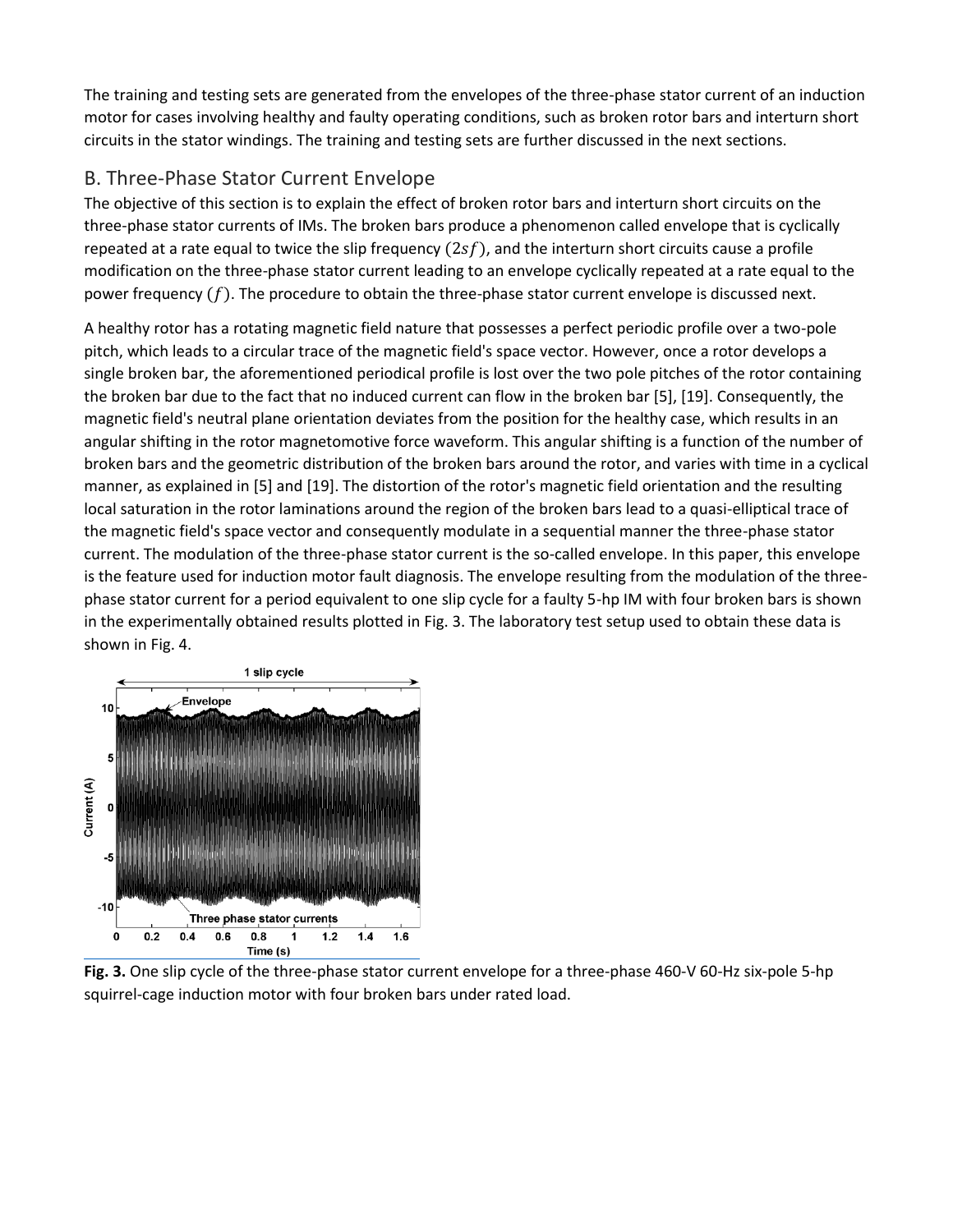

**Fig. 4.** Laboratory test setup for the 5-hp induction motor and data acquisition.

On the other hand, an interturn short circuit principally affects only the stator current of the faulty phase in both profile and peak value. The other stator phase currents suffer smaller interferences. Thus, the stator current profile of each phase is not equally affected by the fault. This three-phase stator current profile modulation is also referred to here as the so-called envelope. Again, the frequency of repetition of this envelope is the power frequency  $f$  and not a function of the slip frequency  $sf$ , which is associated with broken bar faults. The resulting envelope of the three-phase stator current for the same 5-hp IM with four interturn short circuits without broken bars experimentally obtained under rated load is shown in Fig. 5.



**Fig. 5.** Three-phase stator current envelope for a three-phase 460-V 60-Hz six-pole 5-hp squirrel-cage induction motor with four interturn short circuits under rated load.

The procedures to obtain the three-phase stator current envelopes for the broken bar and interturn short-circuit cases for learning and classification are identical. This procedure can be summarized in the following steps: 1) low-pass filter (LPF); 2) envelope identification; 3) interpolation; and 4) normalization, see the functional block diagram in Fig. 6. The first step is an LPF, which is essential for the IMs supplied by the ac drives. The stator current of an IM supplied by an ac drive has a high-frequency component due to the carrier frequency responsible for the pulse width modulation (PWM) of the ac drive. Typically, the stator current frequency is variable from 0 to 60 Hz, and the carrier frequency is a fixed value in the range from 4 to 16 kHz. This PWM component is eliminated from the ac current signal by a sixth-order low-pass elliptic digital filter with a cutoff frequency of 2 kHz, a passband of 3 dB, and a stopband of 50 dB [33]. The cutoff frequency was chosen to be 2 kHz because the carrier frequency of the ac drive is at least 4 kHz. Accordingly, the envelope is isolated from the three-phase stator currents without any significant PWM component. The second step, which is envelope identification, consists of extracting from the three-phase currents only the positive peak of each period in each phase. Thus, in 1 s of 60 Hz, the three-phase current signal has 180 positive peaks. In the third step, these few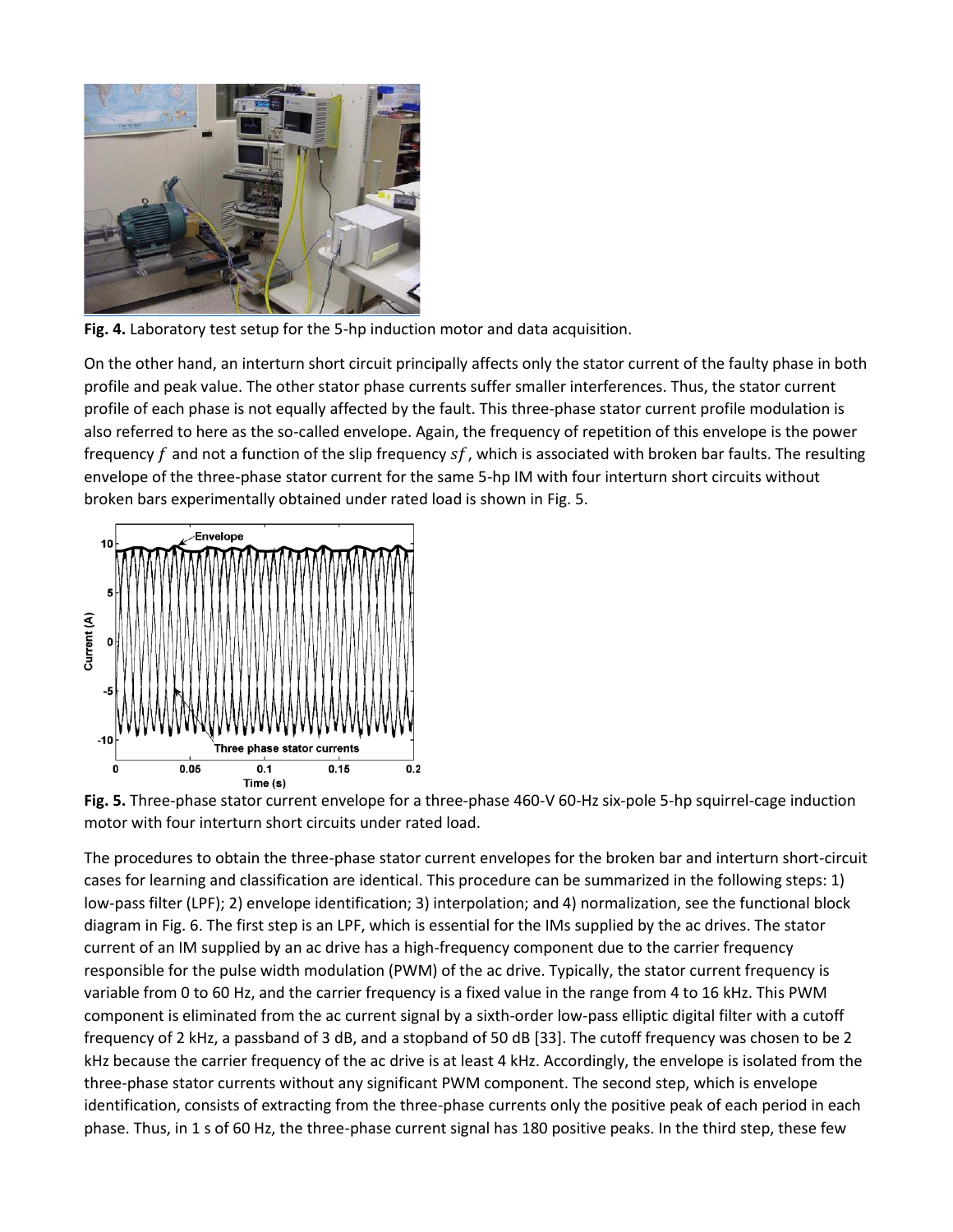points are interpolated to smoothly represent the dynamic behavior of the three-phase stator current envelope. The fourth and last step is the z-score normalization that centers the signal at zero mean and scales it to unit standard deviation [34]. After accomplishing these four steps, the identified envelope is used to generate the training set to learn the GMMs or the testing set to classify these unseen input signals with a maximum likelihood Bayes classifier [27]. Again, these steps to isolate the envelope of the three-phase stator currents of a given IM supplied by an ac drive can best be visualized by inspection of Fig. 6. The procedure that utilizes only three current sensors is easily available and implementable in most industrial applications. In most drives, this current information is readily available, and hence, no extra current sensors are needed to implement this procedure (algorithm).



**Fig. 6.** Procedure to isolate the envelope of the three-phase stator current from an IM supplied by an ac drive for further motor fault classification.

#### C. Time Series Data Sets

A case-study three-phase 460-V 60-Hz six-pole 5-hp squirrel-cage induction motor supplied by an ac drive operating under scalar (open-loop) constant volts-per-hertz control was tested in the laboratory. This motor has a cage with 45 bars (i.e., 7 1/2 bars per pole pitch), and it has 240 stator winding turns per phase housed in a stator with 36 slots (i.e., six slots per pole and hence two slots per pole per phase). This motor was tested under healthy and one to four broken bars of rotor faulty conditions, as well as one to four interturn shorts in one phase of the stator windings. Thus, this set of tests yielded nine classes of IM operating conditions. An external resistor  $rf$  of 1  $\Omega$  was used to emulate a developing or "incipient" interturn short circuit in the stator windings, as depicted in Fig. 7. This resistor also restricts the circulating currents in the shorted portion of the stator winding to a safe level to avoid permanent motor winding damages. In these tests, the loop current in the shorted turn was not allowed to exceed (in root mean square magnitude) three times the rated line current of the motor.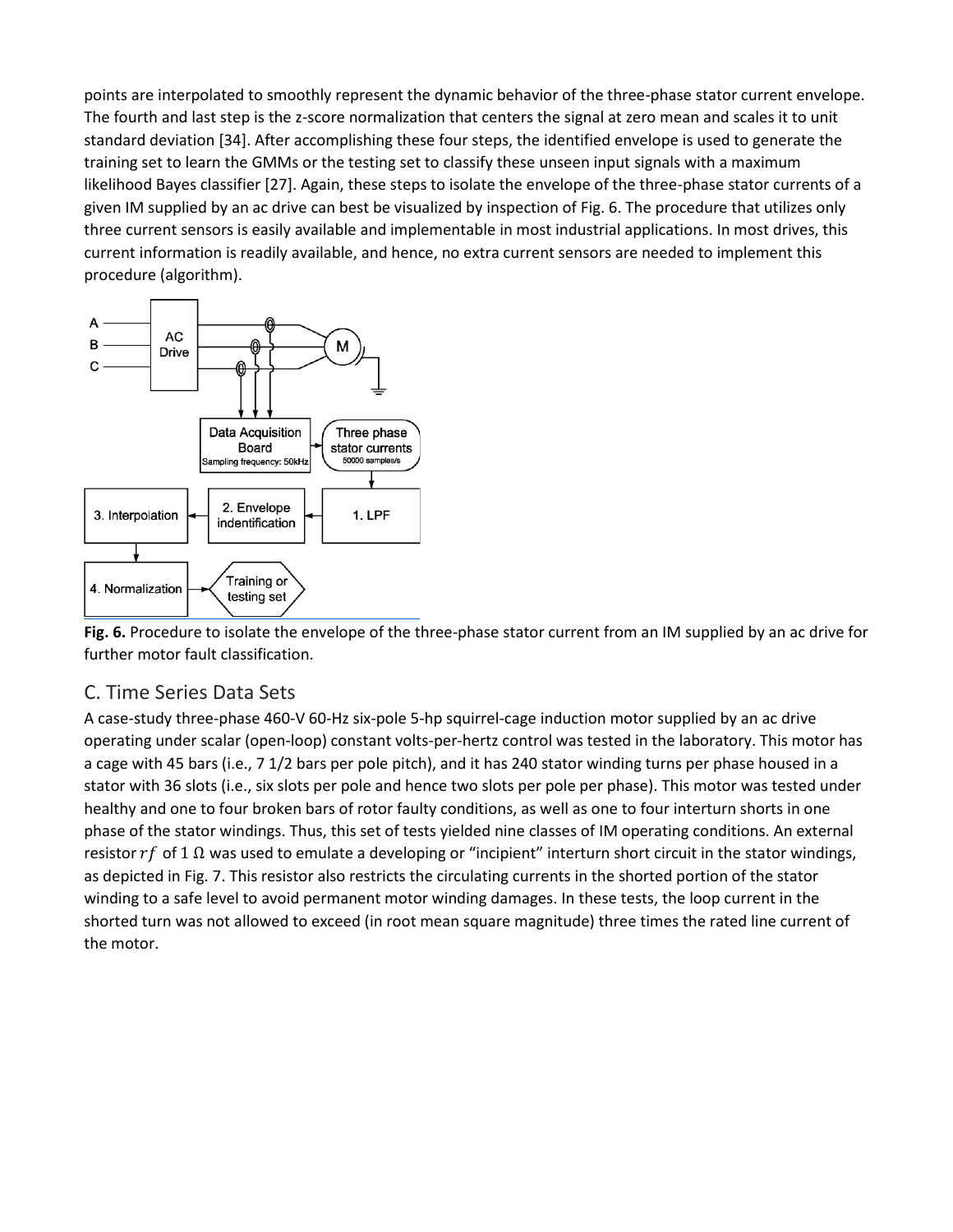

**Fig. 7.** Schematic of the tapped induction motor windings.

The three-phase stator current was sampled for each class at a 50-kHz sampling frequency using the data acquisition board shown in the functional schematic of Fig. 6. Each class has 5 s of signal, which results in 250 000 data points each. This 5 s of signal was equally divided into ten samples, where each sample is a time series. The definition of time series is explained in [26]. Thus, the procedure depicted in Fig. 6 was carried out, and the resulting totality of ten time series of each class yielded the training set as well as the testing set using a cross-validation technique [27], [35]. Cross validation is a well-known technique used when the data set is not large enough to obtain totally independent training and testing sets. The cross validation splits the same data set to generate different training and testing sets. The training and test sets were generated by  $K$ -fold cross validation with  $K = 10$  (see [27] and [35]).

The experiment carried out for broken bars has five classes (one to four broken bars and the healthy case), and for the interturn short circuits, it also has five classes (one to four interturn short circuits and the healthy case). However, the last experiment combines all faults plus the healthy case, thus resulting in nine classes.

Accordingly, the number of samples of the testing set generated using K-fold cross validation is defined by the number of time series per class times the number of classes. These samples of the testing set are distributed in K -folds. Thus, an experiment with five classes ( $K = 10$ ) and ten time series per class has a testing set with 50 samples distributed in ten folds that are to be classified.

## SECTION III. Experimental Verification of the Presented Method

The motor current envelopes obtained from the experimentally acquired motor current data represent two types of motor faults, i.e., broken rotor bars and interturn short circuits in stator windings. The experiment for broken bars was carried out for three different motor loads and for two different ac drive output frequencies, which yields two different motor speeds. On the other hand, the experiment for the interturn short circuits in stator windings was carried out for three values of motor loads at one ac drive output frequency. Finally, the last experiment for broken bars and interturn short circuits yielding nine classes of motor operating conditions was carried out for three levels of motor loads also at one ac drive output frequency. All the experimental results presented below validate the efficacy of this method.

The aforementioned case study of the three-phase 5-hp squirrel-cage induction motor with one to four broken rotor bar faults was tested in the laboratory. The fault classification results for broken bars with the motor running at 60 Hz and three different levels of loads are shown in Table I. The results for each combination of mixtures of the fault signatures and levels of load torque shown in Table I were generated using a testing set with 50 samples obtained by 10-fold cross-validation. Here, each sample has a duration of 0.5 s of the threephase stator current envelopes. Accordingly, the one to four broken rotor bars and the healthy motor case yield five classes of motor operating conditions. Again, the motor was tested with three different magnitudes of load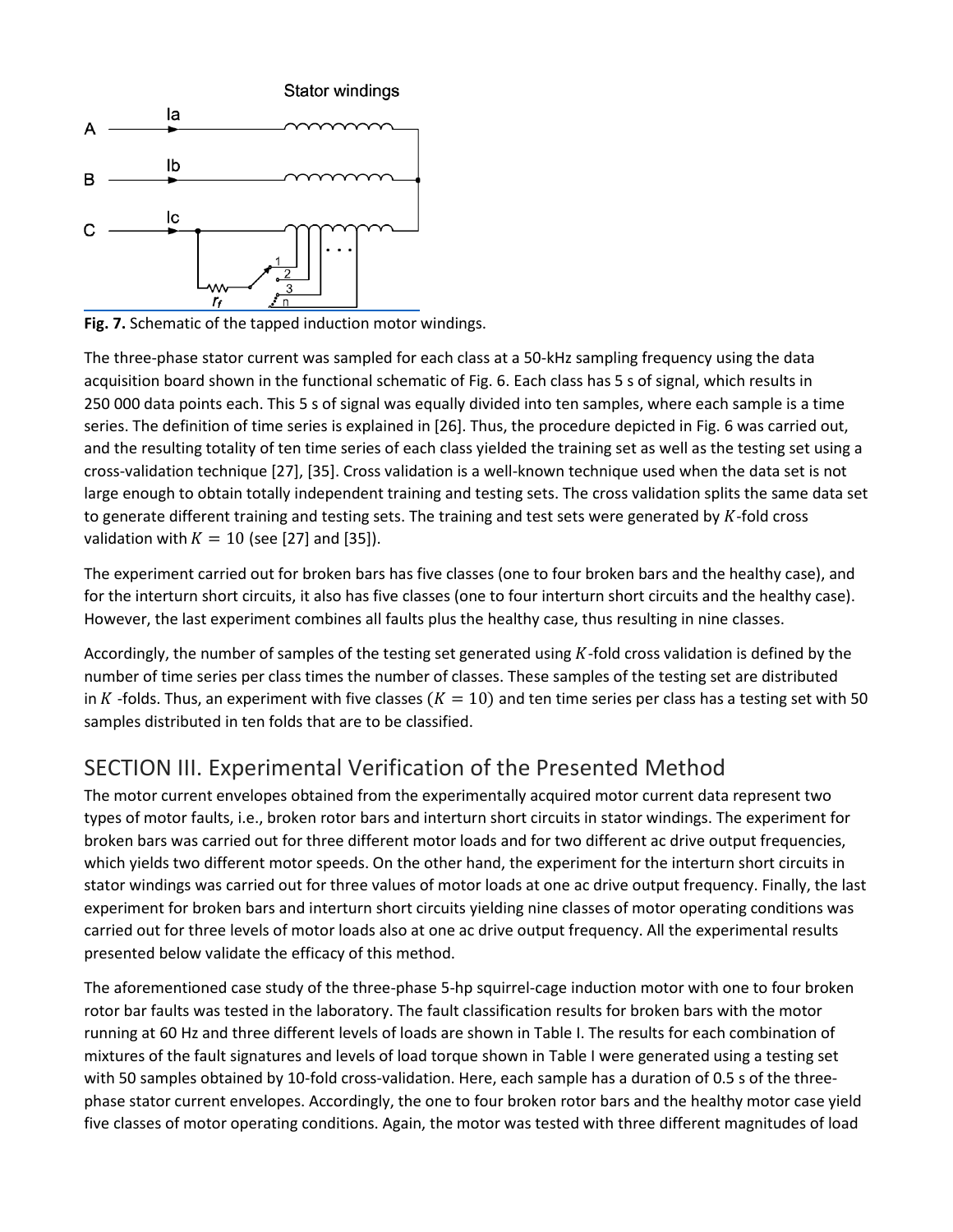that correspond to 50%, 75%, and 100% of the rated torque. It should be pointed out that the rated torque is 30 N⋅m. As given in Table I, the accuracy of the resulting fault classification for a motor load of 50% and 100% of the rated torque was 100%, i.e., all 50 unseen input samples of the testing set were correctly classified independent of the number of mixtures of the fault signatures. The same level of accuracy was obtained for a motor load of 75% of the rated torque with 4, 16, and 32 fault signature mixtures. However, a slightly lower fault classification accuracy of 98% was obtained and is shown in Table I for the 75% of the rated torque case with eight fault signature mixtures, which means that only one of the 50 samples of the testing set was misclassified. Additionally, the presented fault classification method not only monitors the faults (thus distinguishing a faulty motor from a healthy motor) but also diagnoses the degree of fault severity (thus identifying the number of broken bars). Here, the degree of fault severity is proportional to the number of broken bars. Furthermore, the presented results were carried out for motor loads over 50% of the rated torque. However, the accuracy of the fault classification for motor loads below 50% of the rated torque is slightly lower compared to the accuracies obtained for motor loads above 50% of the rated torque. Below 50% of the rated torque, the amplitude and profile of the envelopes for any number of broken bars become very similar to the healthy case in which the amplitude of the envelope is ideally zero. Thus, when signals with similar envelopes are obtained for a given operating condition under healthy and faulty operations, the implication is that there will be difficulties building sets of signatures that efficiently represent the motor fault operating conditions for accurate motor fault classification. In general, this confirms the well-known fact that it is harder to diagnose a fault when a motor is lightly loaded [36]–[37][38]. This is an aspect that is further elucidated in Section IV.

**Table I** Accuracy of Fault Classification for an Induction Motor With One to Four Broken Bars at 60 Hz and Three Different Motor Loads Based on a Testing Set With 50 Samples

|                 | Accuracy (%)                    |                   |                   |
|-----------------|---------------------------------|-------------------|-------------------|
|                 | (mean ± standard deviation)     |                   |                   |
| <b>Mixtures</b> | Motor load as % of Rated Torque |                   |                   |
|                 | 50%                             | 75%               | 100%              |
| 4               | $100+0$                         | $100+0$           | 100 <sub>±0</sub> |
| 8               | $100+0$                         | 98 <sub>±6</sub>  | $100+0$           |
| 16              | $100+0$                         | 100 <sub>±0</sub> | 100 <sub>±0</sub> |
| 32              | 100 <sub>±0</sub>               | 100 <sub>±0</sub> | 100 <sub>±0</sub> |

Here, Table II presents the accuracy of the broken bar fault classification for the 5-hp motor at rated torque and for two different ac drive output frequencies of 40 and 60 Hz, respectively. The results for 60 Hz are the same as previously shown in Table I. The testing set for the results at 40 Hz contains 30 samples instead of 50 samples because the original 5 s of the current signals for each class is divided into six samples instead of ten samples, which thus yields the three-phase stator current envelope for each sample with a duration of 0.83 s (5 s/six time series per class). This higher time sample for the 40-Hz data compared to the 60-Hz data is necessary to have samples with approximately the same number of envelope periods for both cases. This time sample of each input signal that is to be classified can be associated with the operating motor frequency in order to automatically adjust the length of the time sample to be used in the classification. One must bear in mind that both the motor frequency and the length of time sample are inversely proportional to each other. An accuracy of 97% was obtained and is shown in Table II at 40 Hz for four and eight fault signature mixtures, which means that this method resulted in only one misclassification out of 30. Table II includes the results with 90% classification accuracy for the 16 fault signature mixtures, which means that this method resulted in three misclassifications out of 30. Meanwhile, an accuracy of 77% for 32 fault signature mixtures was achieved, which means that this method resulted in seven misclassifications for the testing set with 30 samples.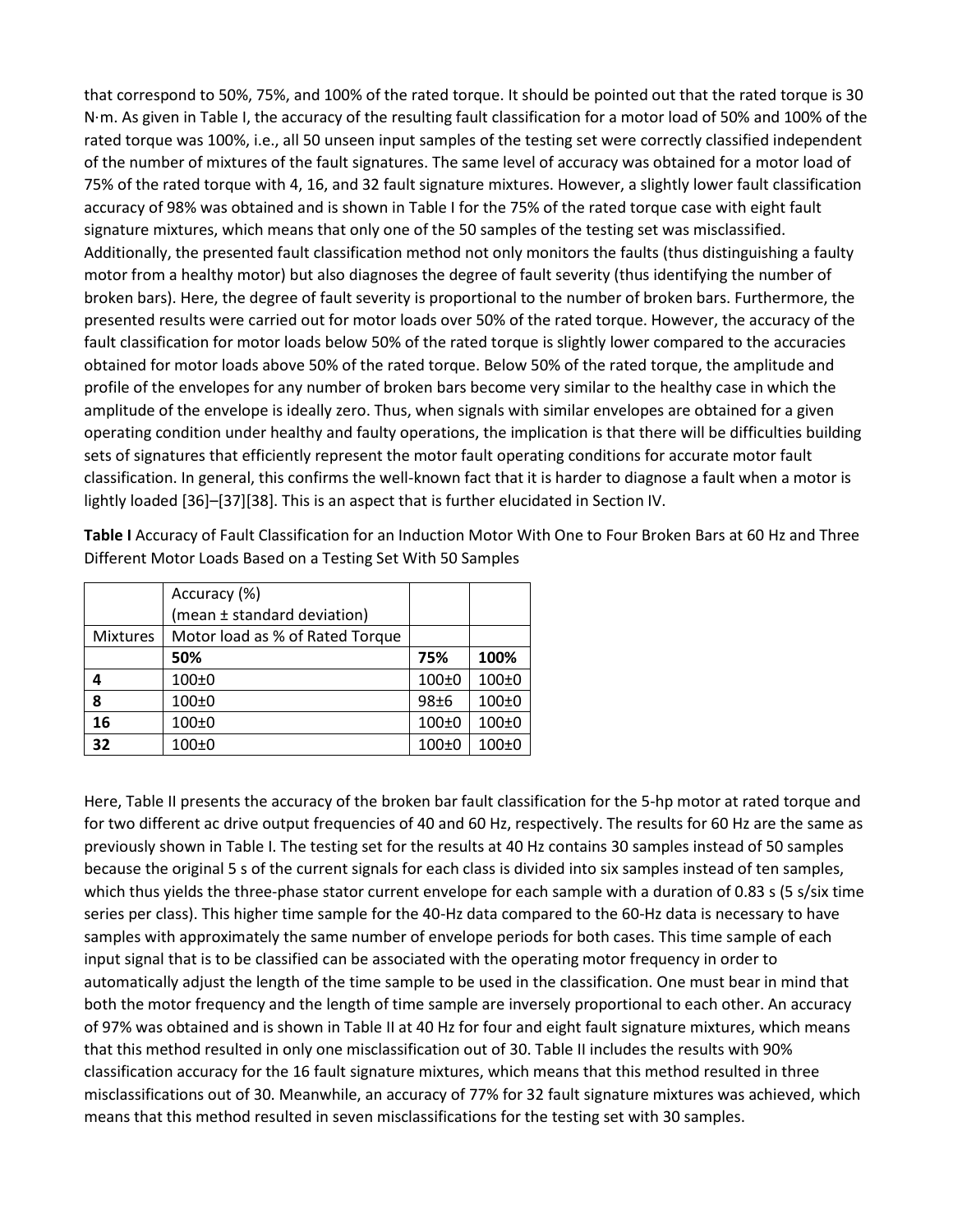**Table II** Accuracy of Fault Classification for an Induction Motor With One to Four Broken Bars at 40 and 60 Hz Based on a Testing Set With 30 Samples. The Test was Carried Out at Rated Load

|                 | Accuracy (%)                |           |
|-----------------|-----------------------------|-----------|
|                 | (mean ± standard deviation) |           |
| <b>Mixtures</b> | Motor frequency             |           |
|                 | 40 Hz                       | 60 Hz     |
|                 | 97±10                       | 100±0     |
| 8               | $97+10$                     | $100\pm0$ |
| 16              | $90 + 16$                   | $100\pm0$ |
| 32              | 77±16                       | $100 + 0$ |

The interturn short circuit is the second type of motor fault investigated in this paper. This type of fault has five classes, i.e., one to four interturn short circuits and a healthy case. The results of accuracy for the classification of the interturn short circuits in the 5-hp motor at 60 Hz and motor loads of 50%, 75%, and 100% of the rated torque are shown in Table III. The motor fault classification is highly accurate with a low standard deviation in all the cases shown in this table. These results were based on a testing set with 50 samples. Thus, a 98% accuracy of classification was achieved, which means that only one misclassification took place. Meanwhile, the case with 96% classification accuracy represents two misclassifications, and so forth. The different levels of load torque did not result in any loss of accuracy for the classification of interturn short circuits. This lack of effect of load level on the classification results of the shorted turn faults in comparison to the opposite for the cases with broken bars is physically explained in the next section. From Table III, it can be concluded that signatures with 16 mixtures are sufficient to achieve a reasonably high degree of accuracy. However, models with eight mixtures can speed up the learning and classification processes without significant losses in the fault classification accuracy. These fault classification results and associated method constitute a significant contribution for motor fault classification techniques considering that the interturn short circuits represent 30%–40% of the commonly occurring motor faults, with the knowledge that in this method at hand, only the envelopes of the three-phase stator currents are needed.

**Table III** Accuracy of Fault Classification for an Induction Motor With One to Four Interturn Short Circuits in the Stator Windings at 60 Hz and Motor Loads of 50%, 75%, and 100% of the Rated Torque Based on a Testing Set With 50 Samples

|                 | Accuracy (%)                    |           |           |  |  |
|-----------------|---------------------------------|-----------|-----------|--|--|
|                 | (mean ± standard deviation)     |           |           |  |  |
| <b>Mixtures</b> | Motor load as % of Rated Torque |           |           |  |  |
|                 | 50%                             | 75%       | 100%      |  |  |
| 4               | $94 + 10$                       | $94 + 10$ | $92 + 14$ |  |  |
| 8               | 98 <sup>±6</sup>                | $96 + 8$  | 98±6      |  |  |
| 16              | $100+0$                         | $96 + 8$  | 98±6      |  |  |
| 32              | $100 + 0$                       | $96 + 8$  | 98±6      |  |  |

The last experiment was carried out for one to four broken bars, one to four interturn short circuits, and the healthy motor case, which yield nine classes of operating conditions. Thus, these nine classes yielded a testing set with 90 samples generated by a 10-fold cross-validation method. The results of the accuracy of classification for the nine different motor operating conditions for the aforementioned 5-hp motor at 60 Hz and motor loads of 50%, 75%, and 100% of the rated torque are shown in Table IV. The data in this table also show that a more accurate classification result was obtained for fault signatures with 32 mixtures for any level of motor load over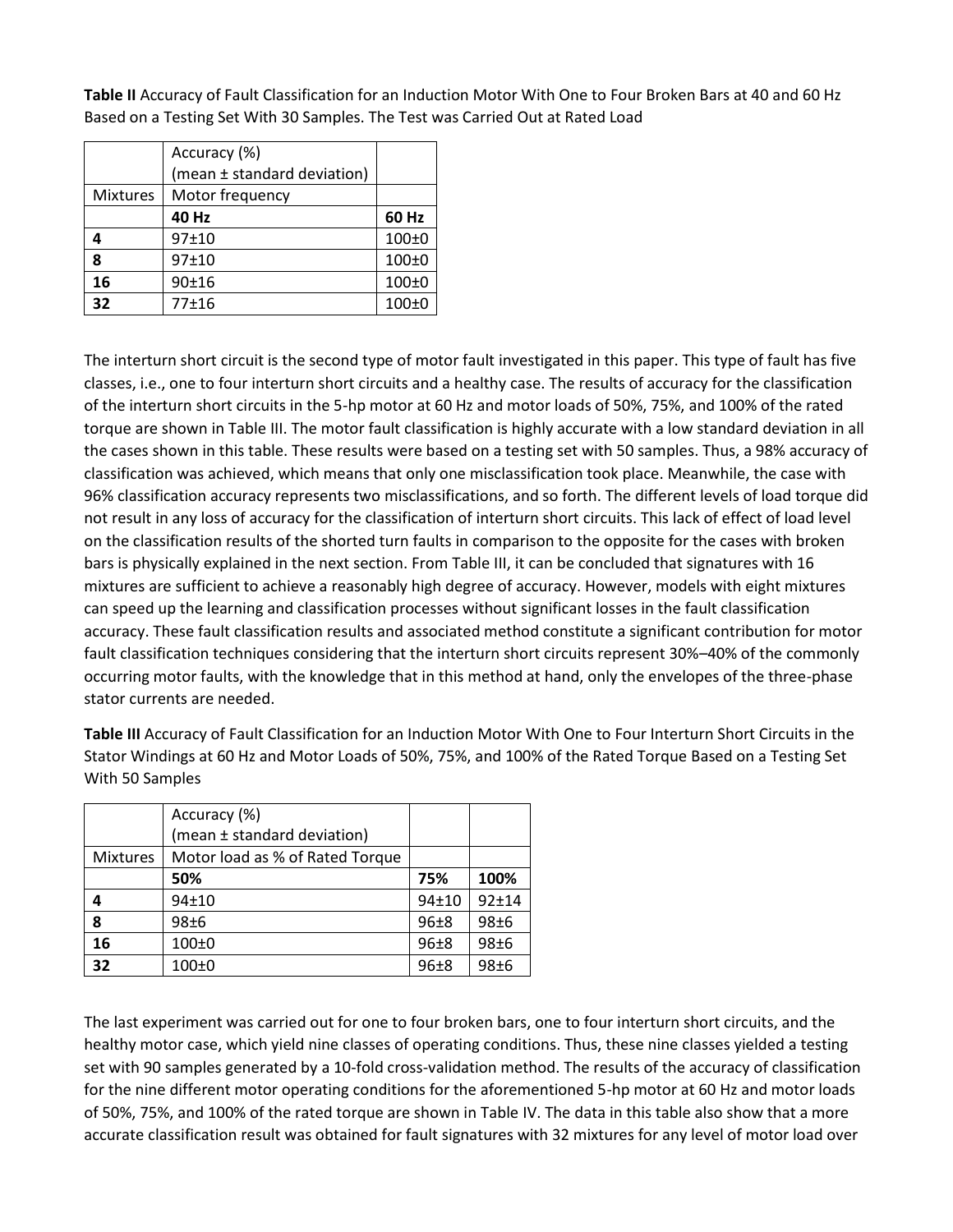50% of the rated torque, in which case only one of the 90 samples of the testing set was misclassified, which yields a 99% classification accuracy. These results for 32 fault signature mixtures can be better observed in the so-called "confusion matrix" [35] shown in Table V. The confusion matrix reports the performance of a classifier. It is a square matrix with the dimension defined by the number of classes. The sum of components of each row must contain the same number of samples of the testing set. Each combination of row  $i$  and column  $j$  contains the number of samples of the testing set classified as the class of the respective column  $j$ . A confusion matrix that represents a perfect classifier is a diagonal matrix. Additionally, Table V demonstrates that only one fault was classified as a broken bar fault when it should have been classified as an interturn short circuit. For clarification, it should be pointed out that the headings for the confusion matrix in Table V are defined as follows: 1B ≡ one broken bar, 2B ≡ two broken bars, 3B ≡ three broken bars, 4B ≡ four broken bars, H ≡ healthy, S1  $\equiv$  one turn short circuited, S2  $\equiv$  two turns short circuited, S3  $\equiv$  three turns short circuited, and S4 ≡ four turns short circuited. These results demonstrate the relatively high degree of accuracy of fault classification that is associated with the use of the method subject of this paper.

**Table IV** Accuracy of Fault Classification for an Induction Motor With One to Four Broken Bars or One to Four Interturn Short Circuits in Stator Windings at 60 Hz and Motor Loads of 50%, 75%, and 100% of the Rated Torque Based on a Testing Set With 90 Samples

|                 | Accuracy (%)                    |          |          |
|-----------------|---------------------------------|----------|----------|
|                 | (mean ± standard deviation)     |          |          |
| <b>Mixtures</b> | Motor load as % of Rated Torque |          |          |
|                 | 50%                             | 75%      | 100%     |
| 4               | 91±7                            | $98 + 5$ | $98 + 5$ |
| 8               | 97±5                            | $98 + 5$ | $99 + 4$ |
| 16              | 97±5                            | $99 + 4$ | $99 + 4$ |
| 32              | $99 + 4$                        | $99 + 4$ | $99 + 4$ |

**Table V** Confusion Matrix for the 99% Classification Accuracy of the Induction Motor With One to Four Broken Bars or One to Four Interturn Short Circuits in Stator Windings at 60 Hz and Motor Loads of 50%, 75%, and 100% of the Rated Torque Based on a Testing Set of 90 Samples and With 32 Fault Signature Mixtures

|                    | <b>Classified Faults</b> |    |    |    |    |                |                |                |    |
|--------------------|--------------------------|----|----|----|----|----------------|----------------|----------------|----|
| <b>Real Faults</b> | 1B                       | 2B | 3B | 4B | н  | S <sub>1</sub> | S <sub>2</sub> | S <sub>3</sub> | S4 |
| 1B                 | 10                       | 0  | 0  | 0  | 0  | 0              | 0              | 0              | 0  |
| 2B                 | 0                        | 10 | 0  | 0  | 0  | 0              | 0              | 0              | 0  |
| 3B                 | 0                        | 0  | 10 | 0  | 0  | 0              | 0              | 0              | 0  |
| 4B                 | 0                        | 0  | 0  | 10 | 0  | 0              | 0              | 0              | 0  |
| Н                  | 0                        | 0  | 0  | 0  | 10 | 0              | O              | 0              | 0  |
| S1                 | 1                        | 0  | 0  | 0  | 0  | 9              | 0              | 0              | 0  |
| S <sub>2</sub>     | 0                        | 0  | 0  | 0  | 0  | 0              | 10             | 0              | 0  |
| S <sub>3</sub>     | 0                        | 0  | 0  | 0  | 0  | 0              | 0              | 10             | 0  |
| S4                 | 0                        | ŋ  | 0  | ŋ  | 0  | 0              | n              | 0              | 10 |

## SECTION IV. Discussion of Results

In this paper, a 5-hp induction motor was investigated for the monitoring and diagnosis of broken rotor bars and interturn short circuits in stator windings with three different magnitudes of motor loads. The three-phase stator current envelope was found here to be a powerful feature of the induction motor for fault classification.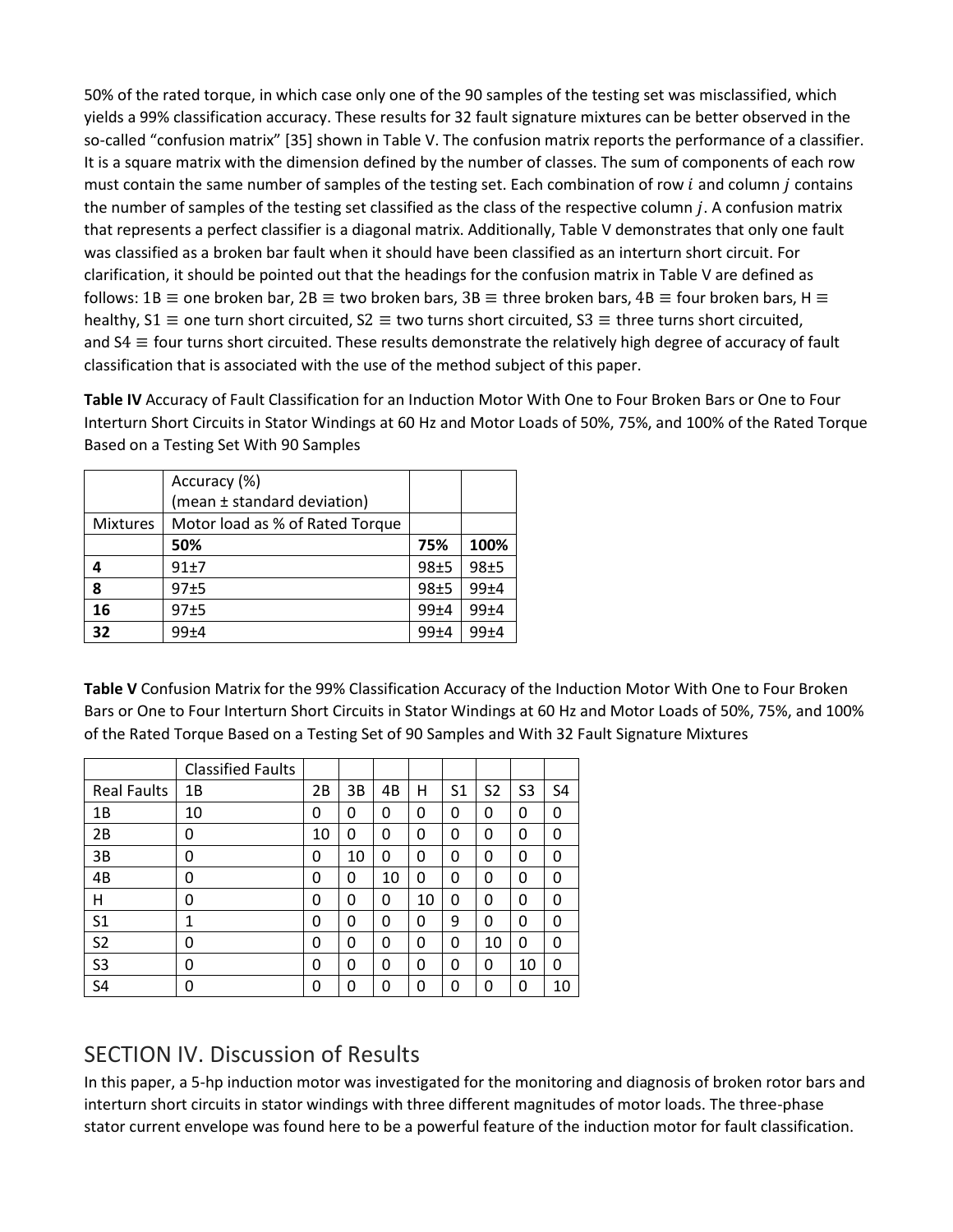Each healthy and faulty motor operating condition yielded a signature generated from the three-phase stator current envelope using the GMMs of RPS. The conditional probability of a fault signature for any "unseen signal" was computed for each given signature previously generated during the training stage. Thus, this "unseen signal" was classified using the Bayesian maximum likelihood classifier.

The three-phase stator current envelope for broken bar faults depends on the number and geometric distribution of the broken bars. Two motors with identical ratings and with the same number of broken bars but with different geometrical distributions of the broken rotor bars may yield a misclassification of this fault, because the signatures are learned for a specific number and distribution of broken bars. Different distributions for the same number of broken bars may yield different signatures. Thus, a signature learned for a specific number and distribution of broken bars cannot guarantee a correct classification of the same number of broken bars for different geometrical distributions. This is an open problem not only for the method presented in this paper but also for other techniques that analyze the stator currents [5], [7].

The presented method is exclusively based on the analysis of the three-phase stator current envelopes. The inputs of the presented method are only the training and testing sets composed from experimentally obtained samples of the three-phase stator current envelopes for different motor operating conditions. Thus, there is no need for any other information about the induction motor or its various parameters during the training and testing stages. Moreover, mathematical models of the IMs, ac drives, or any other mathematical formulation or knowledge about the IM are not required. This simplifies the motor fault classification problem because complex calculations related to IMs as well as any specific design information about each individual motor for the purposes of fault diagnostics are not involved. However, the presented method at this point needs signatures built for each different fault at different speeds and torques. This yields many signatures to represent the range of all the possible motor operating conditions. Therefore, the number of signatures may be reduced if the signatures built for a specific operating condition, for example, rated speed and torque, are scaled for any other different operating condition. In this case, the signature generated for the rated conditions must be associated with speed and torque in order to scale it for use in any other motor operating condition. The speed can be directly obtained from either the ac drive, a speed sensor, or a sensorless speed estimator. The torque can be either measured by a torque transducer or calculated through a sensorless torque estimator. Thus, the signatures can be automatically redefined for any value of speed and torque of an IM.

The presented method yielded a high degree of accuracy of motor fault classification even with the IM running at different levels of load torque. This statement is best validated in Table IV, which presents the accuracies of fault classification for nine different healthy and faulty cases of the 5-hp IM. Moreover, Table IV shows the accuracy of motor fault classification for three different levels of load torque and four different numbers of fault signature mixtures. Here, the number of mixtures is manually defined through the analysis of the classification results. From an investigation of Table IV, it can be concluded that the best number of fault signature mixtures is 32 because the accuracy remains high at 99% for any level of motor load. However, the speed of the training and testing stages of the presented method is directly related to the number of fault signature mixtures. Thus, the presented method can always be speeded up (hastened) in real time by using less fault signature mixtures. From further examination of Table IV, it can be concluded that an accuracy of over 97% was obtained with the eight fault signature mixtures for any level of motor load over 50% of the rated load, which is deemed reasonable for general industrial applications. In this case, eight mixtures satisfy the requirement for both a reasonable level of fault classification accuracy and required time of the training and testing processes.

The well-known difficulties normally associated with diagnosing motor faults at light loads [36]–[37][38] were also encountered here. It is observed that the accuracy of this diagnostic method deteriorated for motor loads under 50% of the rated load values. This is not a new difficulty, and other methods documented in the literature suffer from similar difficulties [36]–[37][38]. This can be physically attributed to the fact that under light load,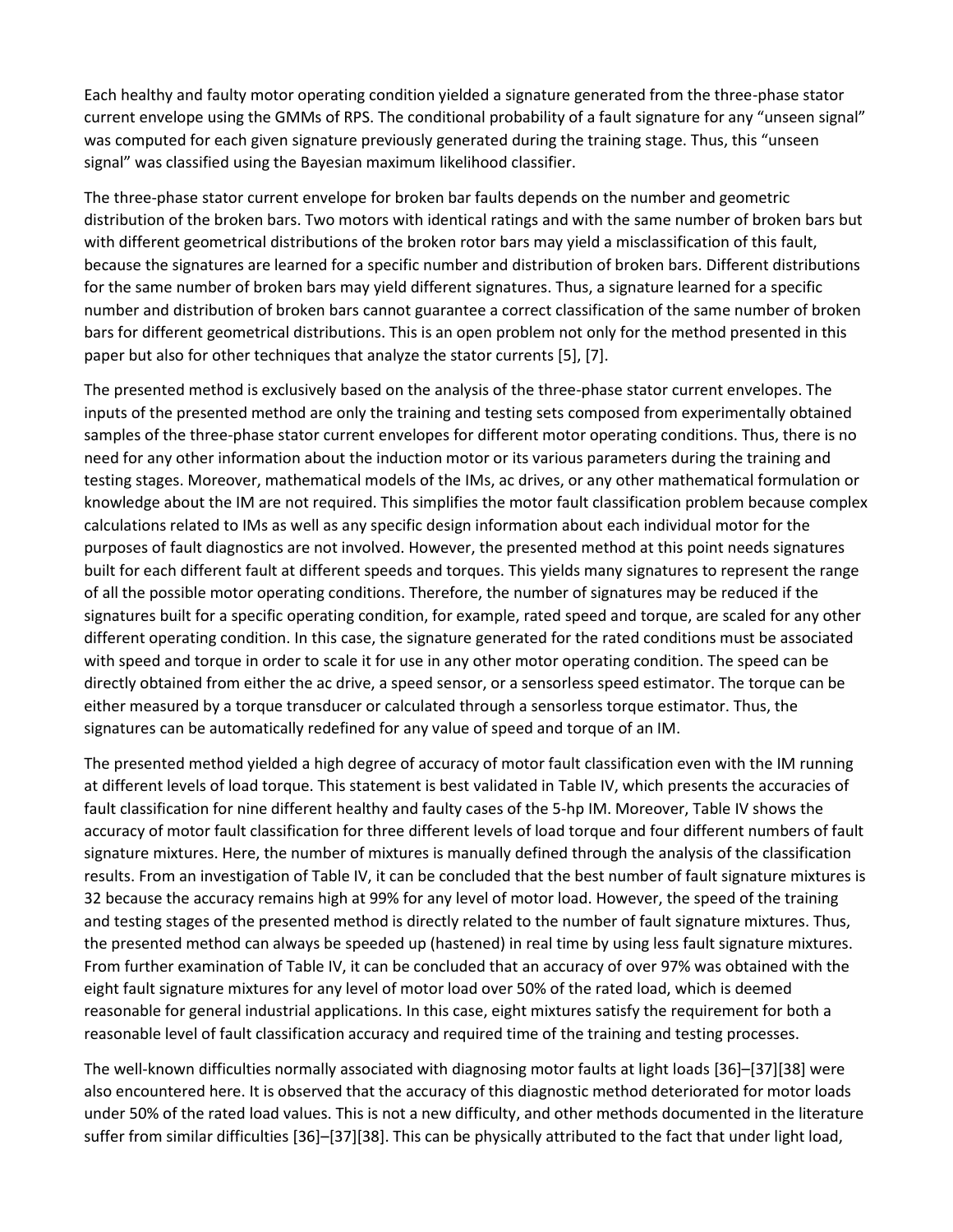the rotor electric circuit approaches the high-impedance no-load condition, in which the effect of any change in the cage impedance can be masked due to its weak impact at the stator terminals. Furthermore, from a magnetic field point of view, at rated or near rated load, the currents in the bars of a squirrel cage act as a magnetic shield to the bulk of the rotor iron core, and hence that core remains relatively unsaturated or lightly saturated with a good degree of magnetic circular symmetry (no saliency effects). When bar breakages do occur at rated or near rated load conditions, the magnetic shielding effect of the bars is lost at the location of such bar breakage with a resulting higher degree of local magnetic saturation appearing at that spot. Hence, the rotor's circular magnetic symmetry is lost, and an "apparent magnetic saliency or asymmetry" appears in the rotor. This asymmetry rotates at slip speed with respect to the synchronously rotating magnetic field, and this interturn gives rise to the envelope appearing to enclose the three-phase current waveforms. Hence, it is easier to diagnose such a fault using such an envelope under such substantial motor loads. The phenomenon exploited here in this method is muted or weak at light loads and hence arises the difficulty in diagnosis below 50% of rated load for the 5-hp case study of this paper.

Although a short circuit between turns of two phases and a short circuit in turns of all the phases due to overload or blocked rotor are possible, an interturn short circuit generally first occurs in just one phase. In this case, the stator current envelope of each single phase is not equally modulated. The stator current envelope of the healthy phases is slightly affected by the faulty phase, while the envelope of the faulty phase is highly modulated. Here, an analysis of the stator current envelope of only one phase instead of the three phases cannot be sufficient to correctly diagnose a faulty condition, particularly if this analyzed phase is not the faulty phase. This addresses the reason for the use of a three-phase stator current envelope instead of a single-phase stator current envelope. Independent of the phase in which turns are short circuited, the three-phase stator current envelope associated with the method presented in this paper is sufficient to classify interturn shortcircuit faults. It should be pointed out that difficulties were not encountered in the diagnosis of shorted stator turns at light loads because the fault is exclusively a stator circuit phenomenon, which is detectable independent of the level of load that as mentioned above largely affects the circuit of the rotor.

Additionally, the three-phase stator current envelope constitutes an IM feature that is associated with the method subject of this paper and not only helps monitor a healthy and faulty condition but also diagnoses the number of interturn short circuits in stator windings or the number of broken rotor bars. This diagnostic method yields further important information about the motor operating condition, namely the fault severity. Here, the fault severity is directly related to the number of broken bars or the number of turns involved in an interturn short circuit.

#### SECTION V. Conclusion and Future Work

This paper has presented a motor fault diagnosis method for IMs based on three-phase stator current envelopes for broken rotor bars and interturn short circuits in stator windings. Motor fault signatures were generated using GMMs of the RPS transforms. The maximum likelihood of the signature generated for an unseen acquired signal under the previously learned signatures defines the fault class using the Bayesian maximum likelihood classifier.

The high degree of accuracy evidenced through the results suggests that the proposed method can constitute a powerful tool for induction motor fault diagnosis. Moreover, this method not only monitors the IM identifying whether the motor is healthy or faulty but also diagnoses the severity of the fault, i.e., identifying the number of broken bars or the number of turns involved in one interturn short circuit. This characteristic is very import to prevent irreversible motor damages and unexpected shutdown of industrial processes, and to reduce the downtime and cost of production processes.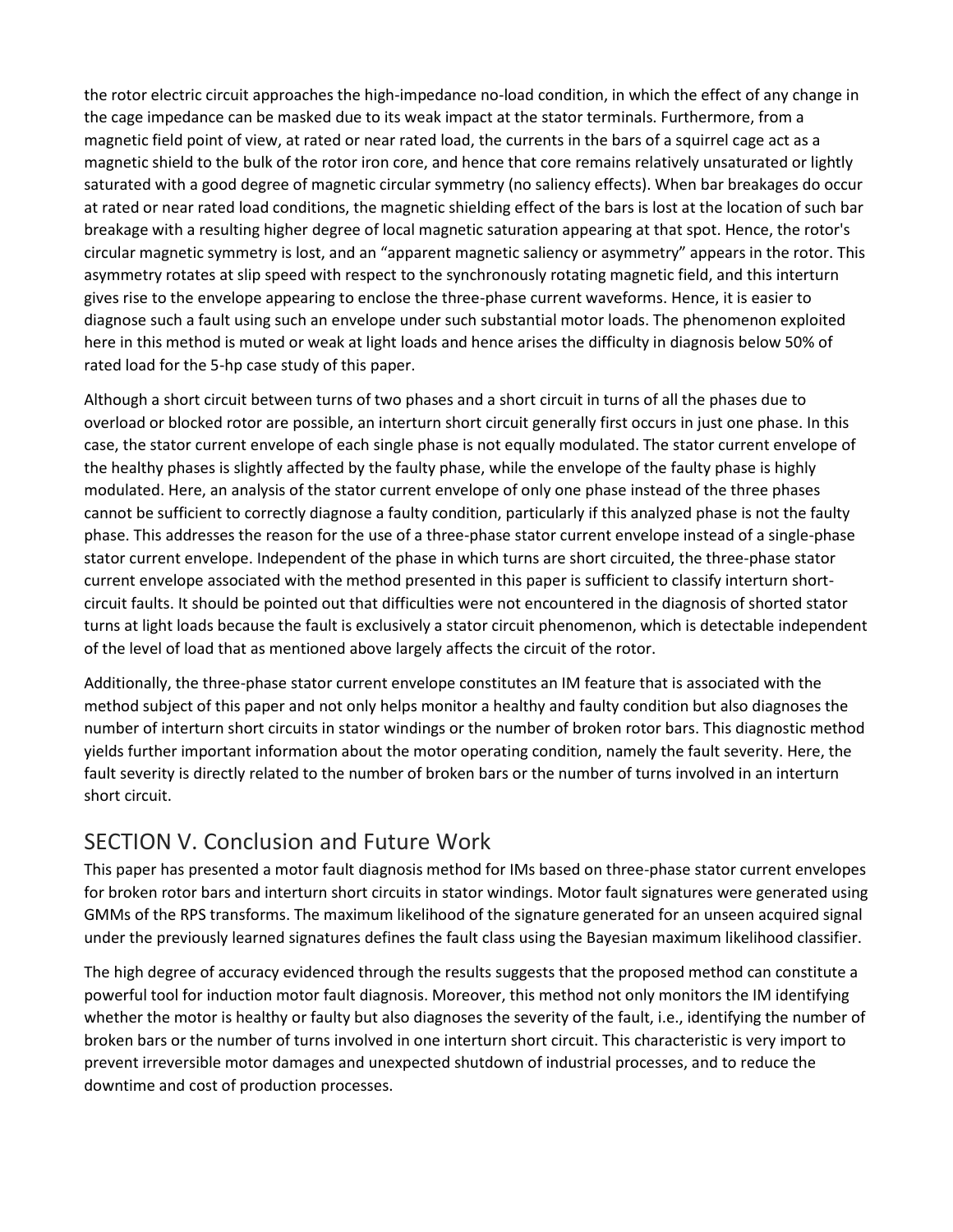Future works will use independent training and testing sets. The training set, in addition to containing actual experimentally obtained results, may be augmented by healthy and faulty motor performance data generated by commercial finite-elements software (Magsoft) based on finite-element methods, while the testing set would be exclusively acquired from an experimental setup or field-acquired data. This would allow the enlargement of the nature of classes of faults to be analyzed and diagnosed.

#### ACKNOWLEDGMENT

The authors would like to thank Dr. P. Schmidt and Dr. F. Discenzo of Rockwell Automation for providing the 5 hp test motors and providing access to their laboratory facilities.

#### REFERENCES

- **1.**D. Leggate, J. Pankau, D. Schlegel, R. Kerkman and G. Skibinski, "Reflected waves and their associated current", *Conf. Rec. 33rd IAS Annu. Meeting*, pp. 789-798, 1998.
- **2.**S. Nandi and H. A. Toliyat, "Condition monitoring and fault diagnosis of electrical machines—A review", *Conf. Rec. 34th IAS Annu. Meeting*, pp. 197-204, 1999.
- **3.**J. Penman, H. G. Sedding, B. A. Lloyd and W. T. Fink, "Detection and location of interturn short circuits in the stator windings of operating motors", *IEEE Trans. Energy Convers.*, vol. 9, no. 4, pp. 652-658, Dec. 1994.
- **4.**C. J. Dister and R. Schiferl, "Using temperature voltage and/or speed measurements to improve trending of induction motor RMS currents in process control and diagnostics", *Conf. Rec. 33rd IAS Annu. Meeting*, pp. 312-318, 1998.
- **5.**B. Mirafzal and N. A. O. Demerdash, "Induction machine broken-bar fault diagnosis using the rotor magnetic field space-vector orientation", *IEEE Trans. Ind. Appl.*, vol. 40, no. 2, pp. 534-542, Mar./Apr. 2004.
- **6.**M. E. H. Benbouzid, "Bibliography on induction motors faults detection and diagnosis", *IEEE Trans. Energy Convers.*, vol. 14, no. 4, pp. 1065-1074, Dec. 1999.
- **7.**M. E. H. Benbouzid, "A review of induction motors signature analysis as a medium for faults detection", *IEEE Trans. Ind. Electron.*, vol. 47, no. 5, pp. 984-993, Oct. 2000.
- **8.**G. B. Kliman, R. A. Koegl, J. Stein, R. D. Endicott and M. W. Madden, "Noninvasive detection of broken rotor bars in operating induction motors", *IEEE Trans. Energy Convers.*, vol. 3, no. 4, pp. 873-879, Dec. 1988.
- **9.**D. G. Dorrell, W. T. Thomson and S. Roach, "Analysis of airgap flux current and vibration signals as a function of the combination of static and dynamic airgap eccentricity in 3-phase induction motors", *IEEE Trans. Ind. Appl.*, vol. 33, no. 1, pp. 24-34, Jan./Feb. 1997.
- **10.**S. Fruchtenicht, E. Pittius and H. O. Seinsch, "A diagnostic system for three-phase asynchronous machines", *Proc. 4th Int. Conf. Elect. Mach. Drives*, pp. 163-171, 1989.
- **11.**A. Siddique, G. S. Yadava and B. Singh, "A review of stator fault monitoring techniques of induction motors", *IEEE Trans. Energy Convers.*, vol. 20, no. 1, pp. 106-114, Mar. 2005.
- **12.**F. Zidani, M. E. H. Benbouzid, D. Diallo and M. S. Nait-Said, "Induction motor stator faults diagnosis by a current Concordia pattern-based fuzzy decision system", *IEEE Trans. Energy Convers.*, vol. 18, no. 4, pp. 469-475, Dec. 2003.
- **13.**M. E. H. Benbouzid and H. Nejjari, "A simple fuzzy logic approach for induction motors stator condition monitoring", *Proc. IEEE Int. Elect. Mach. Drives Conf.*, pp. 634-639, 2001.
- **14.**I. Lasurt, A. F. Stronach and J. Penman, "A fuzzy logic approach to the interpretation of higher order spectra applied to fault diagnosis in electrical machines", *Proc. 19th Int. Conf. North Amer. Fuzzy Inf. Process. Soc.*, pp. 158-162, 2000.
- **15.**L. Cristaldi, M. Lazzaroni, A. Monti, F. Ponci and F. E. Zocchi, "A genetic algorithm for fault identification in electrical drives: A comparison with neuro-fuzzy computation", *Proc. 21st IEEE IMTC*, pp. 1454-1459, 2004.